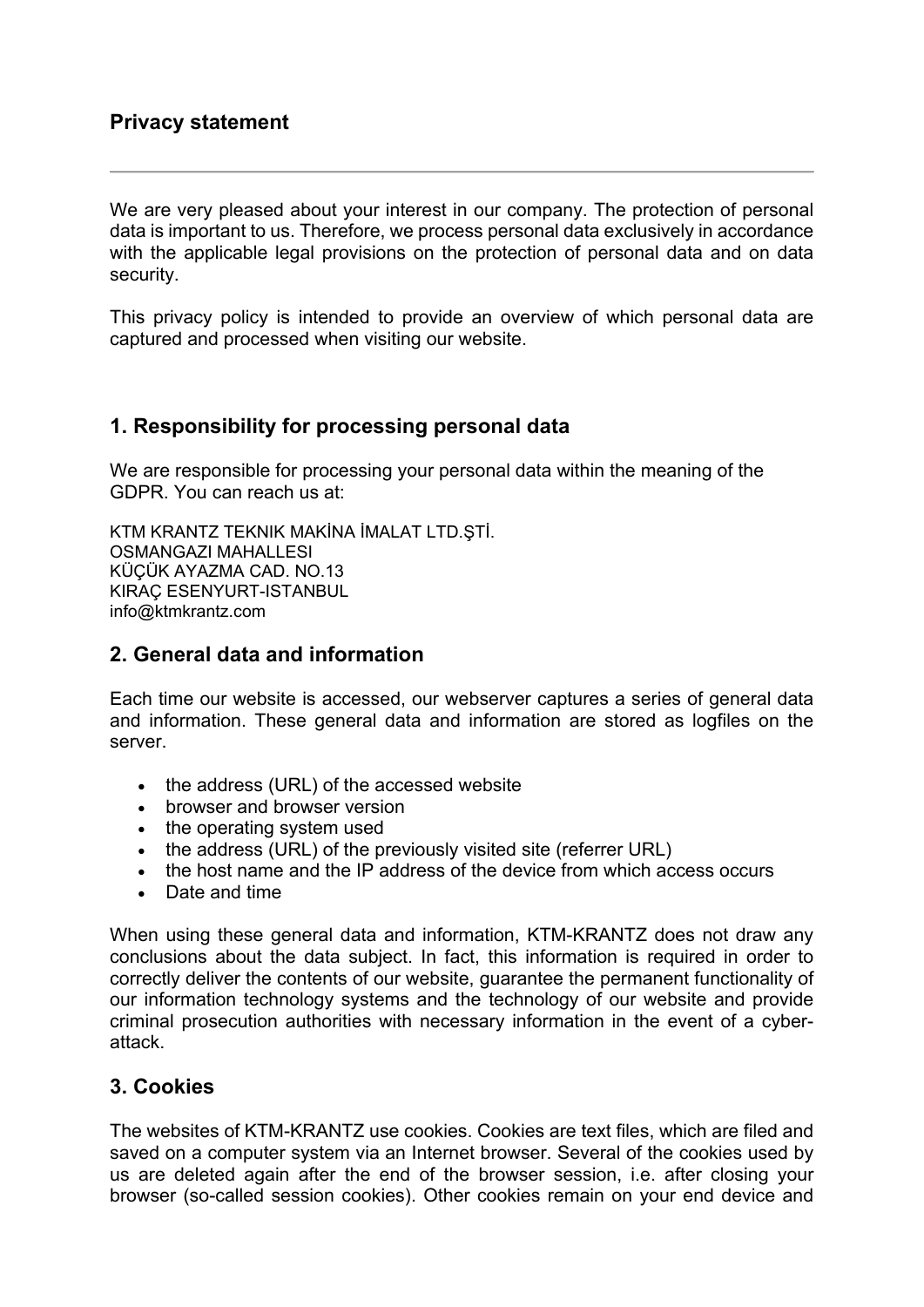enable us or our partner companies to recognize your browser when you next visit (persistent cookies).

Cookies allow KTM-KRANTZ to provide the users of this website with more userfriendly services, which would not be possible without setting cookies.

The data subject can prevent the setting of cookies by our website at any time using an appropriate setting of the Internet browser and thereby permanently object to the setting of cookies. Furthermore, cookies that have already been set can be deleted using an Internet browser or other soft-ware programs. This is possible in all of the commonly-used Internet browsers. If the data subject deactivates the setting of cookies in the Internet browser used, under certain circumstances, not all functions of our website will be fully usable.

### **4. Newsletters**

On the KTM-KRANTZ website, the users are given the opportunity to subscribe to our company newsletter. Which personal data are sent to the data controller during the course of ordering the newsletter are shown in the input mask used for this purpose. As a general rule, our company's newsletter can only be received by the data subject, if the data subject has a valid e-mail address and the data subject registers for the newsletter. For legal reasons, a confirmation e-mail is sent to the e-mail address entered by the data subject for the first time for dispatch of the newsletter, using the double-opt-in procedure. This confirmation e-mail has the purpose of checking whether the owner of the e-mail address has authorized the receipt of the newsletter, as the data subject.

When subscribing to the newsletter, we also store the IP address allocated by the Internet Service Provider (ISP) of the data subject whose computer system was used at the time of the subscription, as well as the date and time of the subscription. The collection of these data is required, in order to trace the (possible) misuse of a data subject's e-mail address at a later time and is therefore for the data controller's legal security.

Personal data, which are collected within the context of registering for the newsletter, are exclusively used for sending our newsletter. Furthermore, subscribers to the newsletter can informed by e-mail, if this is necessary for operating the newsletter service or a relevant registration, which may be the case in the event of changes to the newsletter service or a change to the technical circumstances. No disclosure takes place of personal data to third parties, which are collected within the context of the newsletter service. The subscription to our newsletter may be cancelled by the data subject at any time. The consent to the storage of personal data, which the data subject has granted to us for sending the newsletter, may be revoked at any time. A corresponding link is available in each news-letter for the purpose of revoking the consent.

## **5. Contact opportunity via the website**

Our website contains details, which allow contact to be made with our company quickly electronically, as well as direct communication with us, which also includes the general address of the so-called electronic mail (e-mail address). If a data subject establishes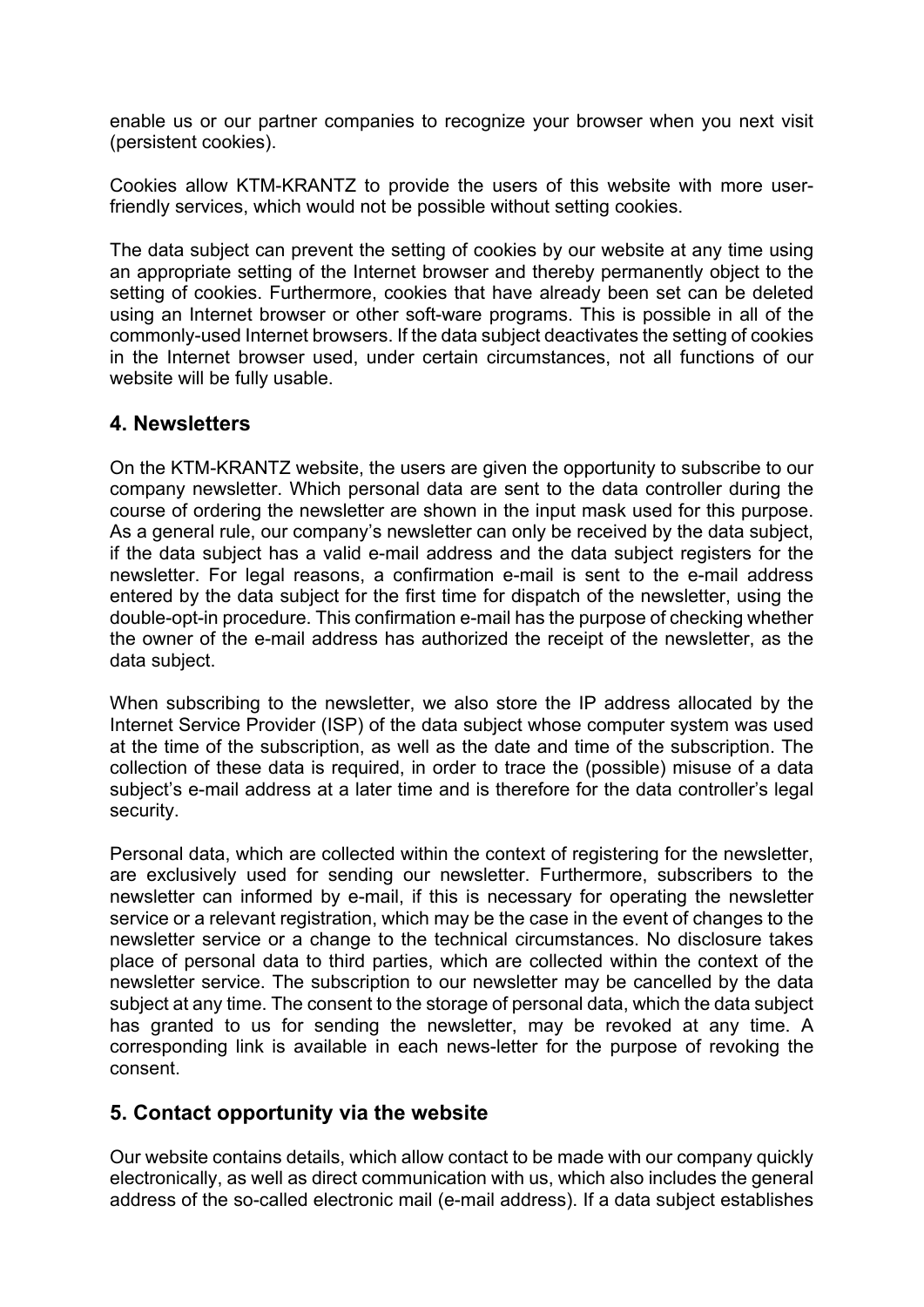contact with the data controller by e-mail or via a contact form, the personal data sent by the data subject will automatically be stored. Such personal data, which are provided on a voluntary basis, will be stored for the purpose of processing or establishing contact with the data subject.

## **6. Link to social media**

#### **YouTube**

On this website, we use the functions of the YouTube video service of YouTube, LLC, 901 Cherry Ave., San Bruno, CA 94066, USA.

By accessing the pages of our website, which integrates YouTube videos, data are transferred to YouTube, stored and evaluated. If you have a YouTube account and are logged in, these data will be allocated to your personal account and the data stored in it.

The Google privacy policy applies to YouTube. You can read about which data are captured by Google and what these data are used for at https://www.google.com/intl/de/policies/privacy/.

### **7. Details about the analysis tools used**

#### **Google Analytics**

The Google Analytics component (anonymization function) is integrated into our website. Google Analytics is a web analysis service. Web analysis is the collection, gathering and evaluation of data about the behavior of website visitors. A web analysis service records data, inter alia, regarding from which website a data subject has come to a website (so-called referrer), which sub-sites of the website are accessed or how often and for which dwell time a sub-site was viewed. A web analysis is mainly used for the optimization of a website and for a cost-benefit analysis of Internet advertising.

The operating company of the Google Analytics component is Google Inc., 1600 Amphitheatre Pkwy, Mountain View, CA 94043-1351, USA.

You can find more about data processing for Google Analytics here: https://support.google.com/analytics/answer/3379636?hl=de&utm\_id=ad

### **8. Use of other services**

#### **Google Maps**

We use Google Maps of Google Inc. (1600 Amphitheatre Parkway Mountain View, CA 94043, USA) on our website.

By using the functions of this map, data are transferred to Google. You can read about which data are captured by Google and what these data are used for at https://www.google.com/intl/de/policies/privacy/.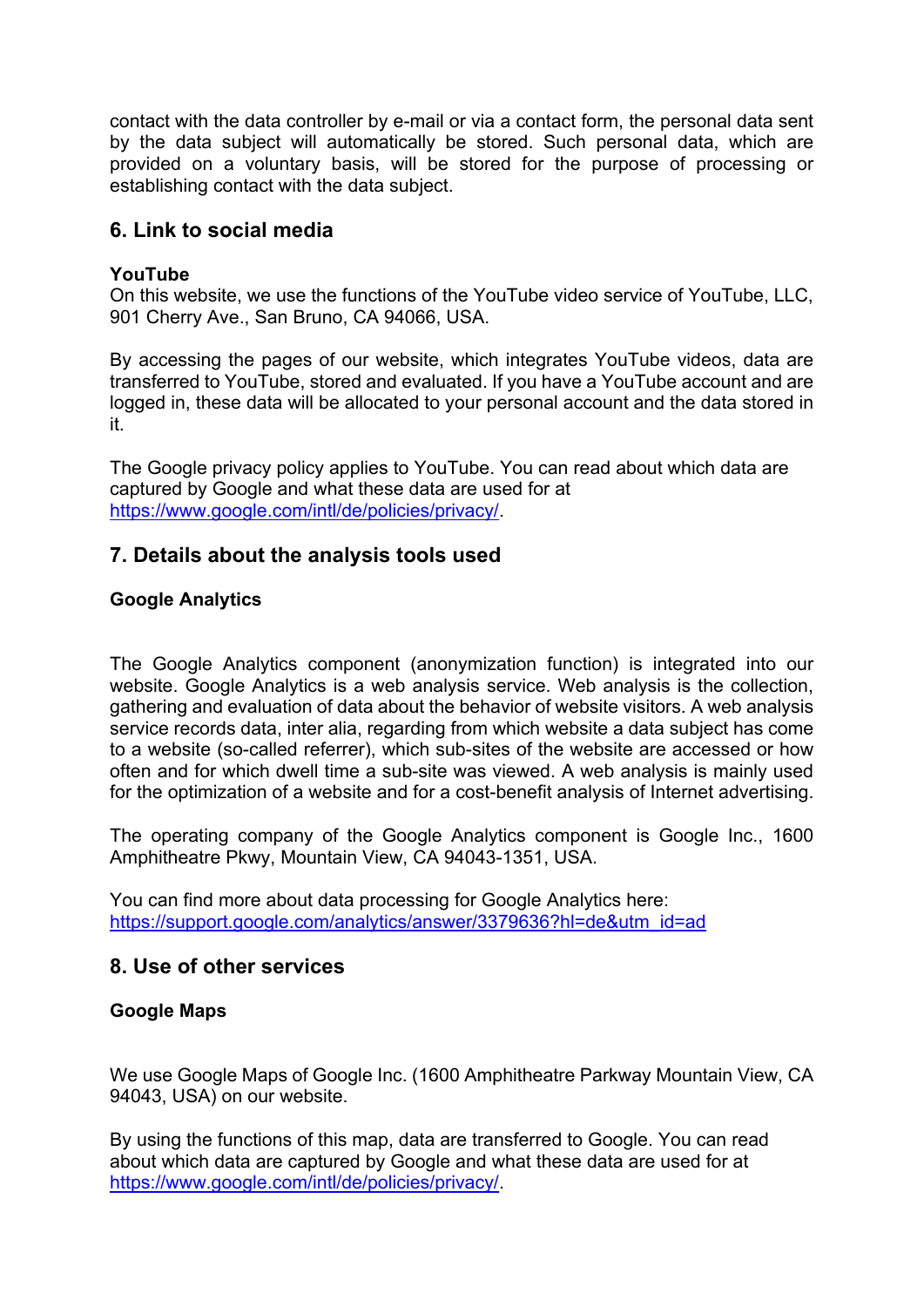### **Google Fonts**

We use Google Fonts of Google Inc. (1600 Amphitheatre Parkway Mountain View, CA 94043, USA) on our website. The use of Google Fonts occurs without authentication and no cookies will be sent to Google Fonts API. If you have an account with Google, none of your Google account data will be sent to Google while using Google Fonts. Google only captures the use of CSS and the fonts used and stores these data securely.

You can find additional information about Google Fonts at https://www.google.com/intl/de/policies/privacy/.

# **9. Legal basis for processing**

The processing of the personal data occurs on the basis of the following legal foundation:

- Article 6 Para. 1 lit. b) Fulfilment of a contract and/or implementation of a precontractual measure
- Article 6 Para, 1 lit. c) regarding the fulfilment of a legal obligation
- Article 6 Par. 1 lit. f) regarding the protection of legitimate interests
- Article 6 Para. 1 lit. a) regarding the granting of your consent

**If the processing occurs on the basis of your consent, you have the right to revoke it at any time, without giving reasons, with effect for the future. You can obtain further information about your rights in the "Your rights" section.** 

## **10. Transfer to third parties**

To the extent permitted by law, we will send your personal data to selected third parties, if necessary:

- • Public-law authorities and institutions
- • Service providers (IT service providers, telecommunication service providers etc.)

## **11. Transfer to a third country**

Forwarding of your personal data to third parties shall not take place without your explicit consent, provided that it is not necessary for performing the service or implementing the contract. However, it can be necessary to disclose your personal data to individual companies that we use to provide the service, which are responsible for your country. These are exclusively reliable partner companies for your region, which have naturally been instructed by use about the safeguarding of data privacy in respect of our customers' personal data.

## **12. Storage duration**

Your personal data will be deleted, as soon as these are no longer required to fulfil the purpose of the storage, unless statutory retention duties are contrary to a deletion.